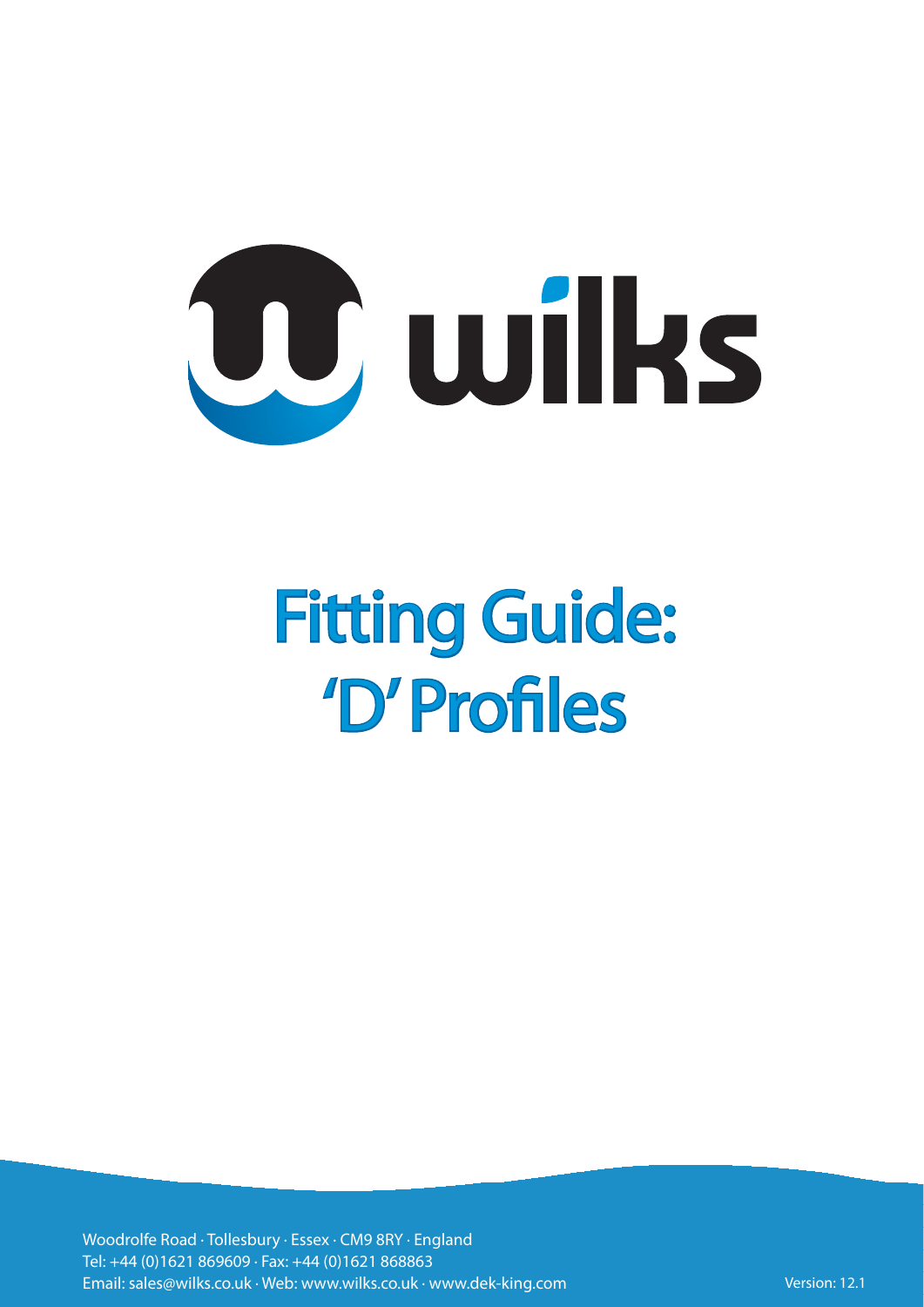

Wilks is proud to be one of the world's leading companies in the manufacture and supply of impact protection and decking systems.

Since 1973 we have supplied many leading boat builders with their profiles and our customer base spans the globe.

We manufacture a wide range of fendering profiles for both boat and pontoon applications as well as accessories for other marine users including Dek-King®, a superb alternative to teak decking.

At our premises we hold a vast stock of profiles in flexible PVC, rigid PVC, PVR, stainless steel, aluminium and rubber; but as manufacturers we can also supply to meet your individual trade requirements.

If you are unable to find what you need then please do not hesitate to contact us to discuss your exact requirements. Our in-house tooling facilities ensure that we are able to offer our customers full support from the early stages of product development through to manufacture. We can also extrude custom-made profiles to your specific colour requirements with extremely reasonable order quantities.

#### Disclaimer

All dimensions and information shown in this brochure are to our knowledge correct at the time of going to print. They are subject to our normal manufacturing tolerances and any modifi cations that we feel are necessary. Whilst we have endeavoured to ensure that the information given herein is true and reliable it is given only for the guidance of our customers. It is the user's responsibility to ascertain the suitability of products by their own tests.

"Wilks" and "Dek-King" are registered trade marks of Wilks (Rubber Plastics) Mfgs Co Ltd.

No part of this catalogue may be reproduced without the express permission of Wilks (Rubber Plastics) Mfgs Co Ltd.

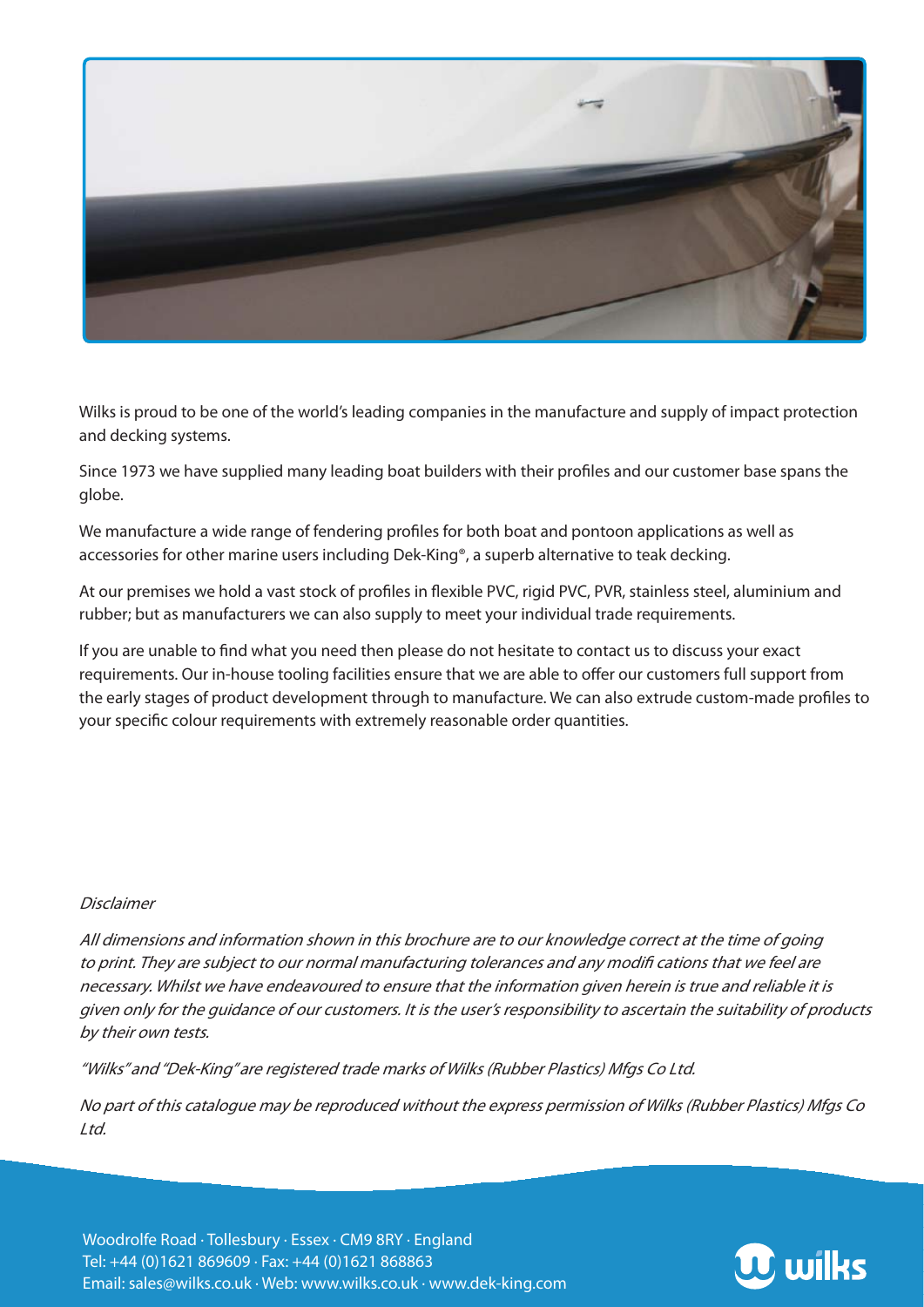#### Introduction

Please read these instructions fully before starting work. Should you require any clarification then please contact our Sales Team.

### Tools

We recommend having the following tools available when fitting our 'D' profiles:

| Tape measure                                   | Variable speed reversible drill |
|------------------------------------------------|---------------------------------|
| Putty Knife                                    | Sealant applicator gun          |
| Drill bits (plus appropriate screwdriver bits) |                                 |

#### **Materials**

'D' Profile, Rigid PVC/Aluminium Fixing Strip & Cord Plugging Silicone sealant (marine grade) Adhesive (marine grade) Stainless steel screws/bolts Safety goggles

### **Assistance**

In order to achieve a good finish we recommend that 2 persons are used when fitting our profiles.

### Measuring

To calculate the amount of fendering required the simplest method is to double the boat's length, add the boat's beam (width) plus a further 1-2m to allow for the hull's radius. This will give a total meterage of fendering required.

We strongly recommend taking the time to plan the fitting of your boat in order to be aware of where any bends or mitres will be required before commencing any work.





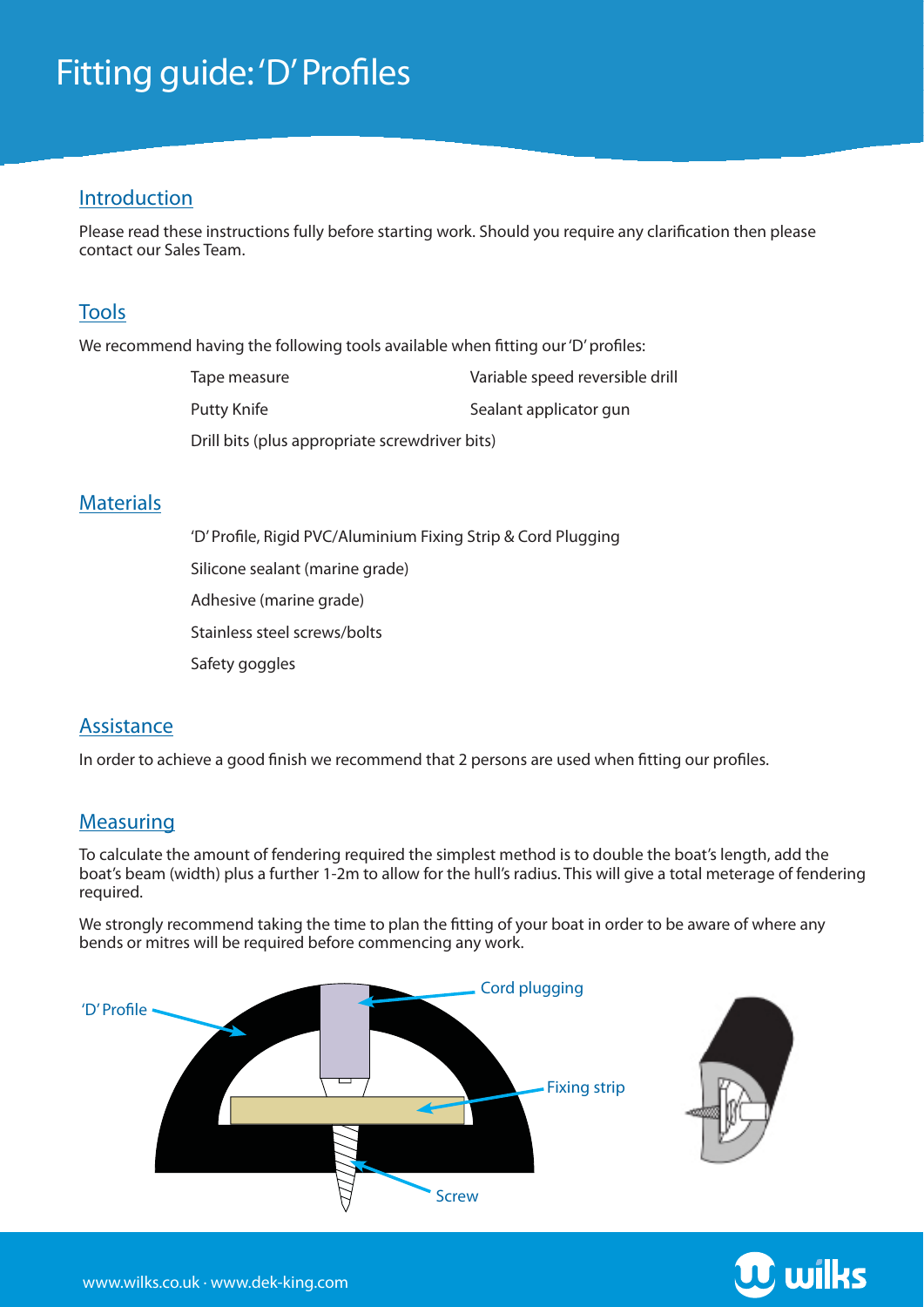### Fixing method

All of our 'D' profiles are fitted in the same manner regardless of whether supplied as a coiled length as in the case with our small profiles or as a 3m length as with our larger profiles.

Pre-formed bends of 45° and 90° to assit with bows and transoms are available for some rubber profiles. Please contact our sales team for further information.

'D' profiles should always be fitted with a Rigid PVC or Aluminium Fixing Strip within the profile. This acts as both a washer for your fixings as well as providing added strength. Be sure to overlap the 'D' fendering and fixing strips so as to provide as much security as possible.

Fixings should be between 75-200mm apart (the larger the profile the closer together the fixings should be).

Be careful when drilling the fendering - if you drill too far into the boat you risk damaging the surface of the fendering with the chuck of the drill.

Tip: by applying some sealant to the end of each screw before fi tting you will ensure that each hole is well sealed.

#### **Instructions**

WEAR SAFETY GOGGLES AT ALL TIMES WHEN FITTING FENDERING.

If you are replacing an existing fendering system then it will typically be held in place by one of two methods – screws or pop rivets. These instructions will cover replacing the fendering in both instances.

1) Remove end caps to allow access to profile. Typically these are held in place by screws and perhaps some silicon sealant.

2) If there is an insert within the profile remove this too which will then allow you to ascertain the method of fixing (note: you may also need to remove any plugging to see fixings):

Screws – simply put the required screwdriver bit (either Philips or flathead) into your drill and remove them by reversing the drill.

Pop rivets – this is slightly trickier as the heads will need to be drilled out. To do so you will require a drill bit that is no bigger than the shaft of the rivet. This is to ensure that you only remove the head of the rivet. Once done the shaft can then be pushed through.

3) Fixings will usually be found every 75-200mm. Rigid PVC or Aluminium Fixing Strips may also be present which act as a strengthener within the profile. Depending on your working conditions and size of profile being removed it may be easier to remove the old fendering in sections.

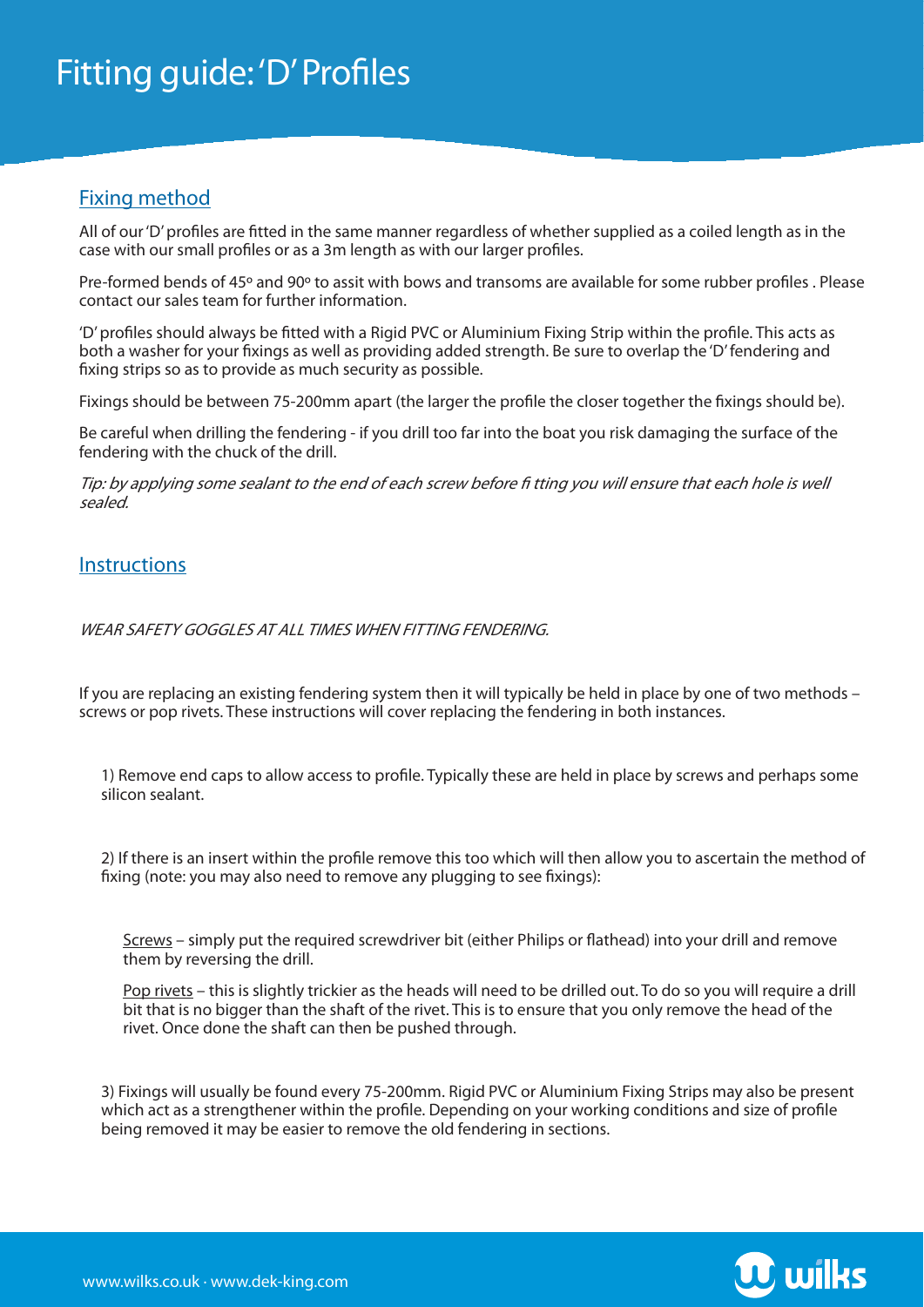4) Remove end caps, insert, fixings and fendering. There will quite likely be silicone sealant behind the fendering which will pull away when the fendering is removed.

5) Now use the putty knife to gently remove any excess or loose silicone sealant that was revealed when the fendering was removed whilst being careful not to damage the gelcoat of the hull.

6) Put the silicone sealant in the applicator gun and go around the boat filling in the holes left by the old fendering's fixings. New holes will be required for the new fendering.

7) Mark on a length of Fixing Strip the desired spacing of your fixings and then drill these out to accept the diameter of your chosen screws/bolts.

8) Using this as a template mark and drill holes in the remaining Fixing Strips.

9) Place a Fixing Strip along the top of the 'D' Fender and mark matching drilling points on the surface of the profile.

10) Fit a drill bit of the same size/slightly smaller than your chosen Cord Plugging diameter and drill holes into the face of the profile as marked ensuring that you only drill into the top of the profile and NOT into the base. This will allow your chosen screw/bolt heads to pass cleanly into the profile for fixing to the hull.

Note: Be careful when drilling the fendering - if you drill too far into the boat you risk damaging the surface of the fendering with the chuck of the drill.

11) Place fixing strip inside of profile – ideally you will overlap these between the lengths of 'D' fender.

12) Mark the middle of a length of fendering with tape so that you can evenly distribute the profile around the boat.

13) Put the marked area of fendering up to the bow of the boat and then 'roll' the fendering body around the hull until you reach the end of the length. This gives you your first fixing point to start the installation of the fendering.

Note: If you have a preformed bend then eliminates the need to centre your starting length.

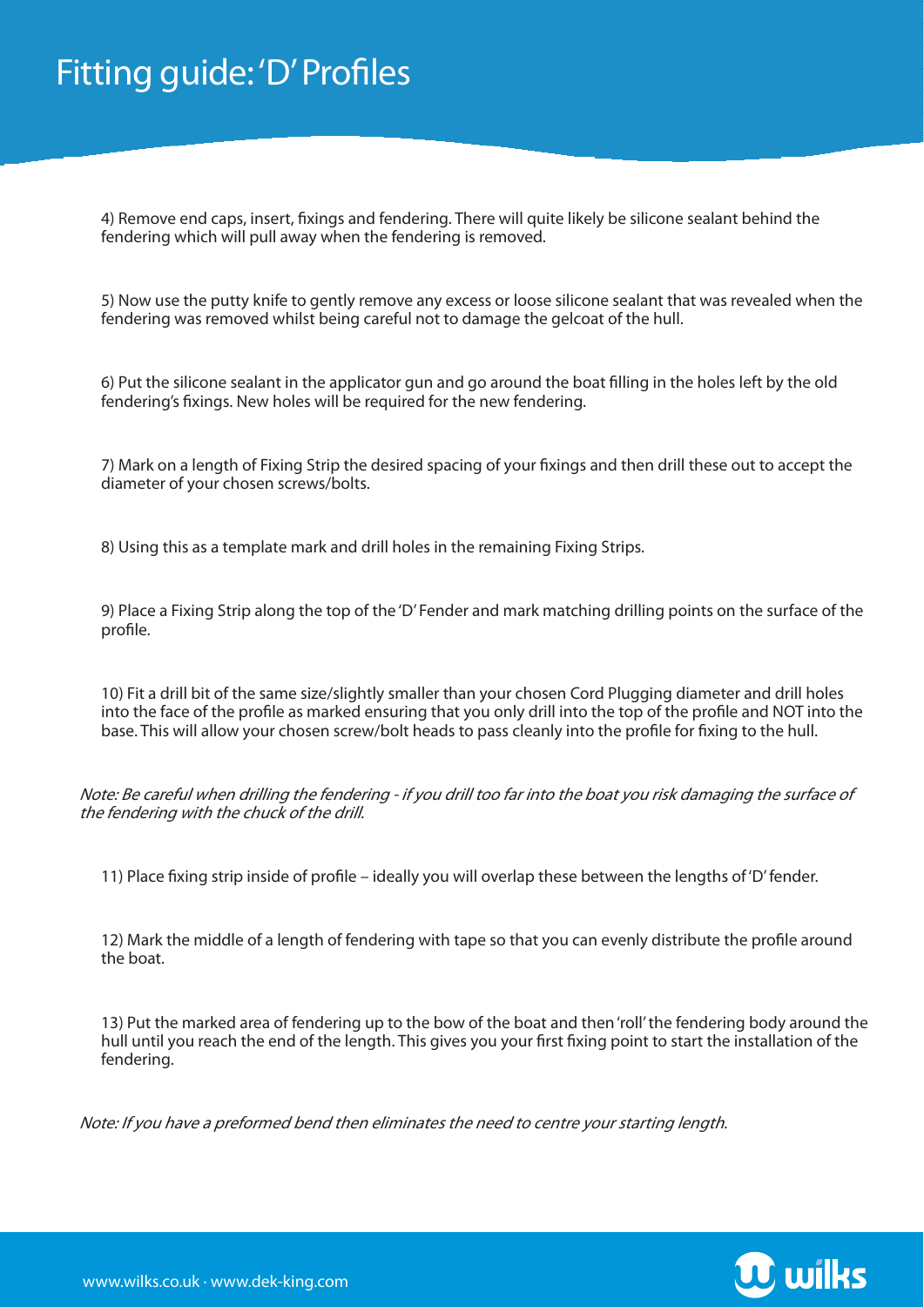14) Whilst holding the fixing strip central within the D Fender, pass the drill bit through your predrilled hole in the Fixing Strip and drill into the hull.

Note: Be careful when drilling the fendering - if you drill too far in you risk damaging the surface of the fendering with the chuck of the drill.

15) Secure with chosen fixing. 16) Repeat steps 10 through 15 on the remaining side of the boat.

17) Once D Fender has been fi tted, trim enough Cord Plugging off the length so that it touches the screw/ bolt head and secure with some suitable marine adhesive.

18) Secure and finish the fendering with an end cap.









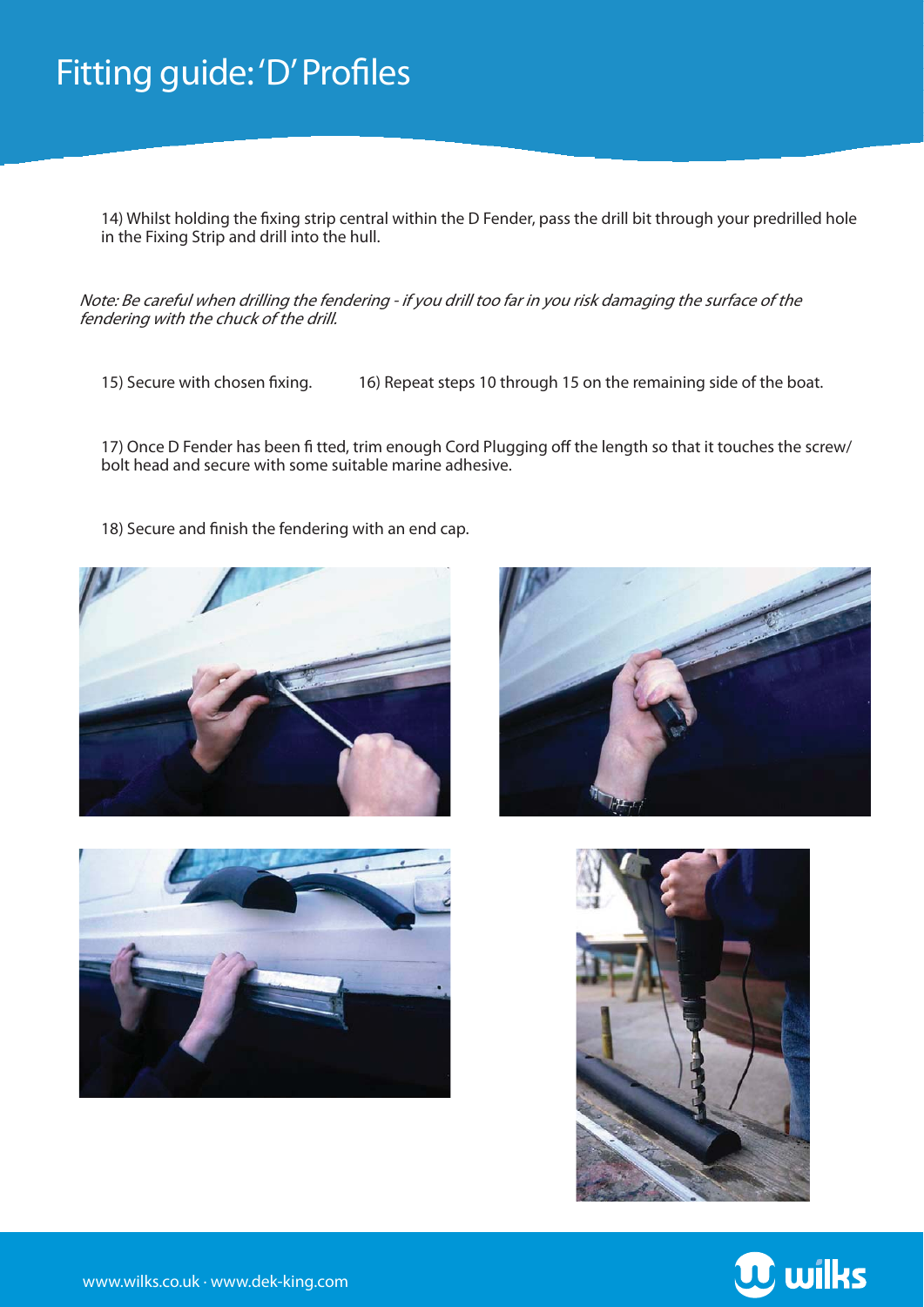